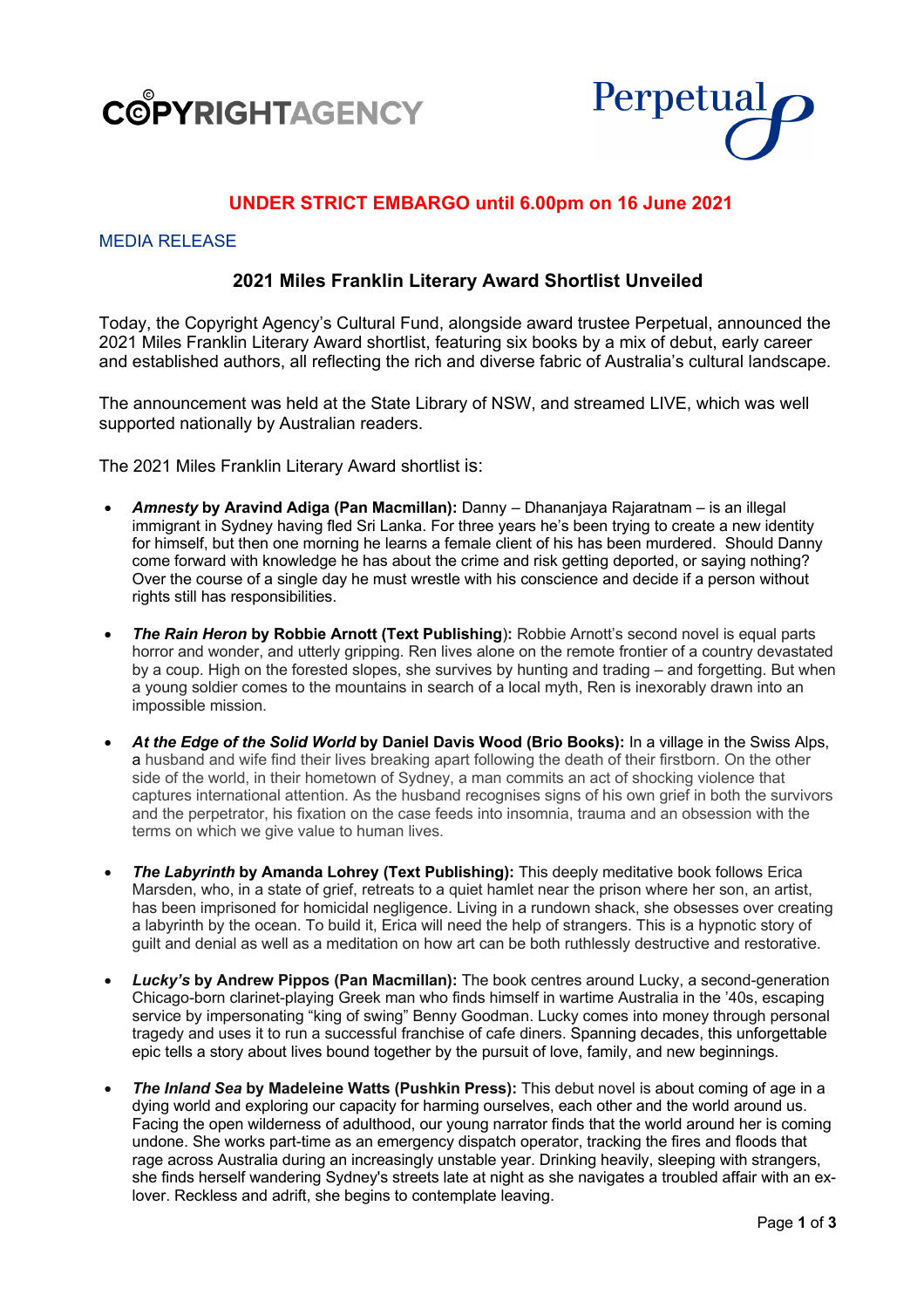"In various ways each of this year's shortlisted books investigate destructive loss: of loved ones, freedom, self and the environment. There is, of course, beauty and joy to be found, and decency and hope, largely through the embrace of community but, as the shortlist reminds us, often community is no match for more powerful forces," said Richard Neville, State Library of NSW Mitchell Librarian and Chair of the judging panel.

Mr Neville is joined on the judging panel by book critic Dr Melinda Harvey, author and literary critic Dr Bernadette Brennan, book critic Dr James Ley and author and activist Sisonke Msimang.

The Copyright Agency's CEO, Adam Suckling, said, "The Copyright Agency is once again proud to be showcasing the vibrant voices of some of the country's newest and most talented authors. This year's announcement was both live and streamed online as part of our ongoing support of, and investment in, Australia's creative writing industry. The inclusion of the online event gives greater access to those who inspire and challenge our views of Australian life while widely celebrating the authors' dedication in bringing these stories to life."

Each of the 2021 shortlisted authors will receive \$5,000 from the Copyright Agency's Cultural Fund.

The 2021 winner, to be announced on 15 July, will receive \$60,000 in prize money for the novel judged as being 'of the highest literary merit' and which presents 'Australian life in any of its phases'.

ENDS

**For further information about the Miles Franklin Literary Award:** http://www.milesfranklin.com.au/

**For enquiries or to request interviews, please contact:**  Jane Morey Morey Media 0416 097 678 jane@moreymedia.com.au

*Join the Miles Franklin conversation on social media: Twitter: @\_milesfranklin Instagram: @milesfranklinliteraryaward Facebook:* https://www.facebook.com/MilesFranklinLiteraryAward *#milesfranklin*

## **About the Miles Franklin Literary Award** www.milesfranklin.com.au

Perpetual is the Trustee for the Miles Franklin Literary Award. The Award was established in 1954 by the estate of *My Brilliant Career* author Stella Maria Sarah Miles Franklin to celebrate the Australian character and creativity. It supports the betterment of Australian literature by each year recognising the novel of the highest literary merit which presents Australian Life in any of its phases. Since being established, the Award has distributed over \$1.24 million in philanthropic funds to authors. Those wishing to be part of the Miles Franklin legacy can donate to the Franklin Support Fund to become a friend of the Award. Please visit the website for further details.

Copyright Agency's Cultural Fund is a long-time supporter of the Miles Franklin Literary Award, providing \$5,000 to each of the finalists and granting more than half a million dollars to this premier Australian literary prize since 2004.

**About Perpetual Philanthropic Services**